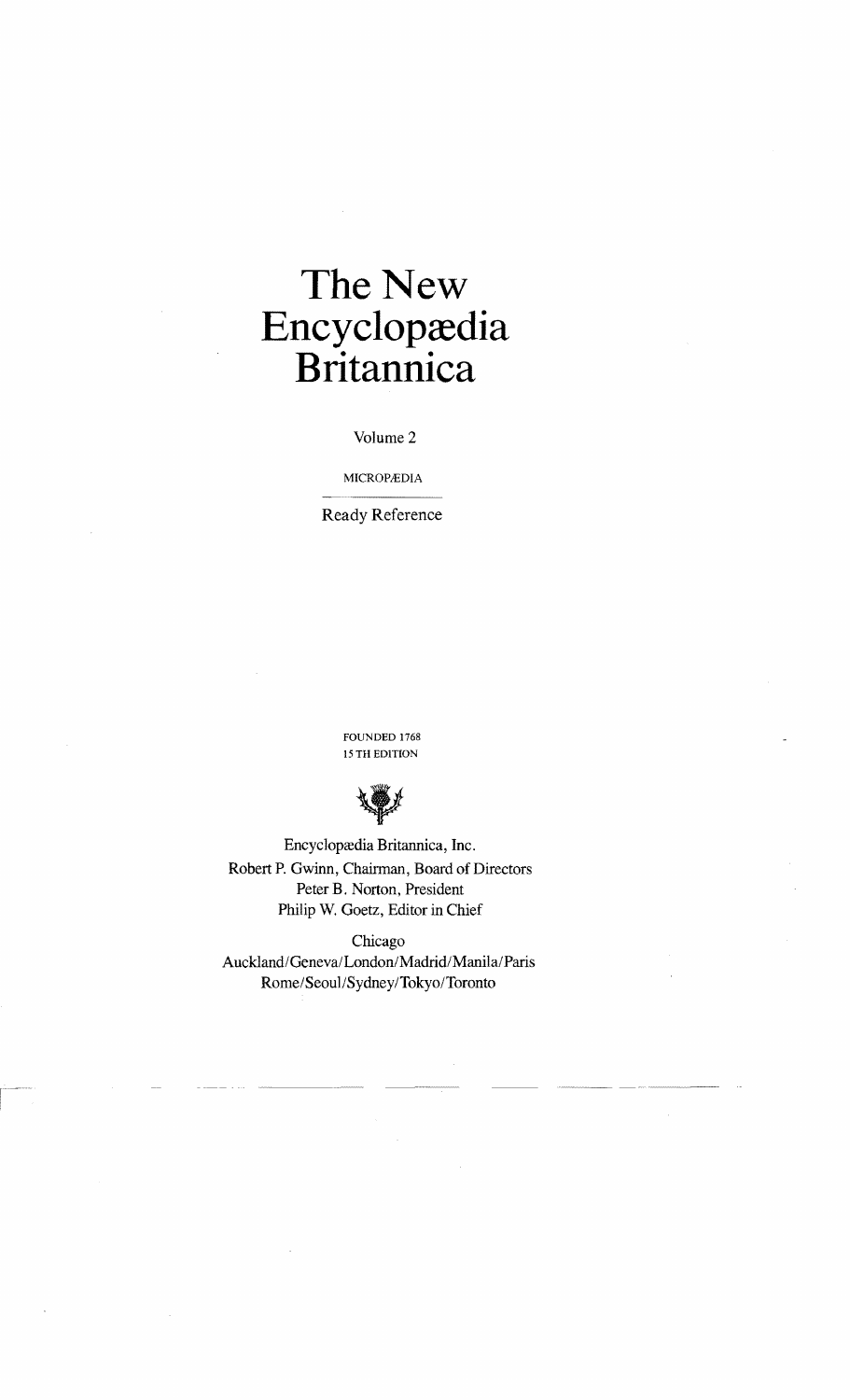Bruckner, (Josef) Anton (b. Sept. 4, 1824, Ansfelden, Austria-d. Oct. 11, 1896, Vienna), Austrian composer best known for his nine symphonies, his three great masses, a requiem, and a *Te Deum*.<br>*Creative influences*. Bruckner was born in a

small village near Linz in Upper Austria. His musical talent was soon recognized, and in the spring of 1835 he was sent to Horsching to learn the organ from his godfather. His father's illness brought this interlude to a sudden end, and Bruckner returned to Ansfelden to assist his father in his duties as village schoolmaster and organist. After his father's death in June 1837, Bruckner was accepted as a choirboy by the prior of Sankt Florian abbey near Linz.<br>Here he spent the next three years, receiving a broad general education, with particular emphasis on musical instruction. Following in his father's footsteps, he undertook a teachers' training course in 1840-41, after which he received appointments as an assistant teacher